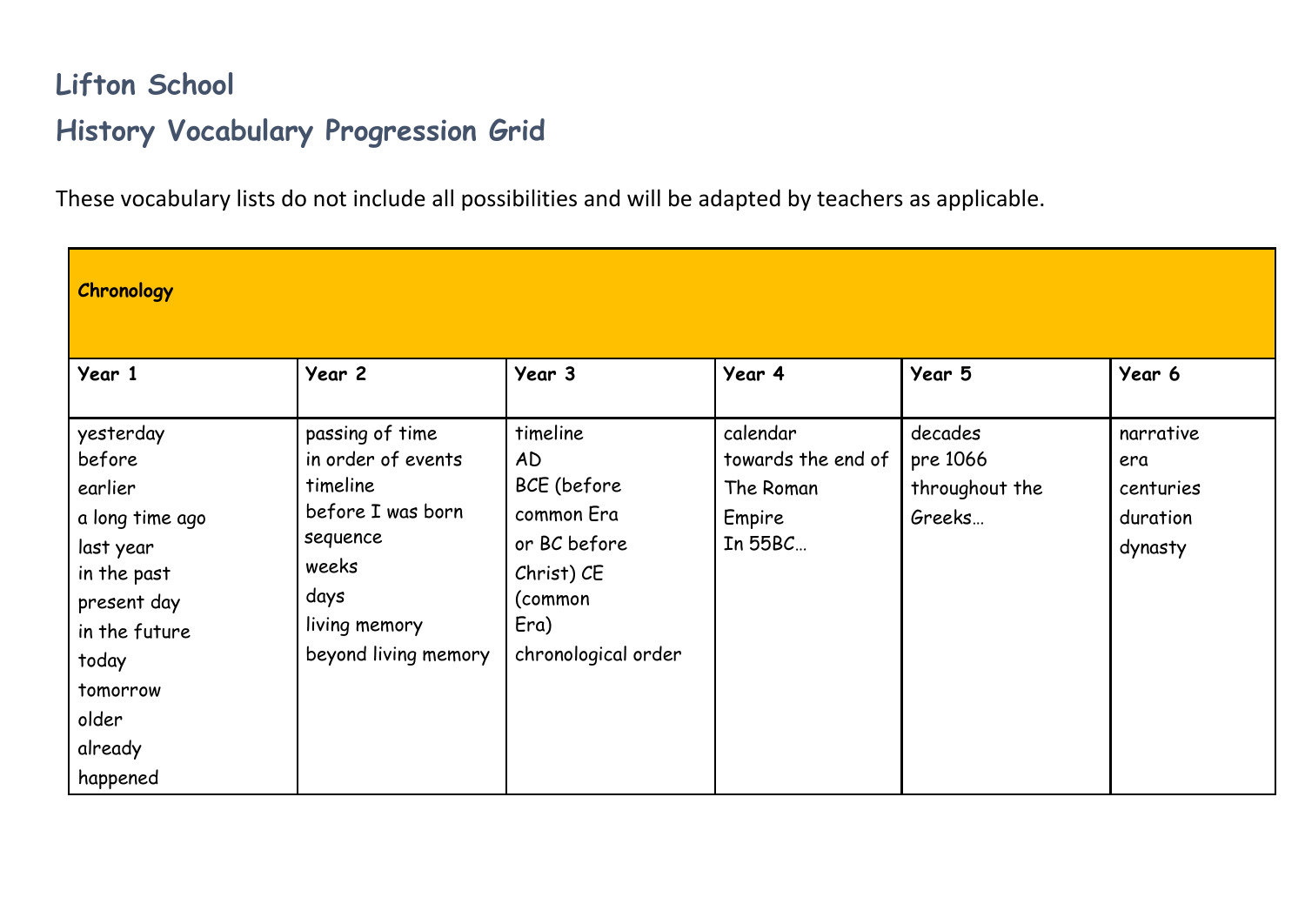## **General history terminology**

| Year 1    | Year 2      | Year 3               | Year 4       | Year 5         | Year 6       |
|-----------|-------------|----------------------|--------------|----------------|--------------|
| past      | artefact    | AD BC                | change       | crusades       | Dark Ages    |
|           |             |                      |              |                |              |
| king      | significant | ancient civilization | continuity   | interpretation | Islam        |
| queen     | global      | agriculture          | Christianity | conflict       | monarchy     |
| important | museum      | archaeology          | conquest     | sources        | oral history |
| same      | local       | prehistory           | church       | myths and      | immigrants   |
| different | event       | discovery            | democracy    | legends        | reliable     |
|           | historian   | primary              | emperor      | cause          | critically   |
|           |             | secondary            | empire       | consequence    | analyse      |
|           |             | evidence             | slave        | aristocracy    | diversity    |
|           |             | similar              | settler      |                | court        |
|           |             | difference           | invasion     |                | causation    |
|           |             | colony               | migrate      |                | tolerance    |
|           |             |                      | leader       |                |              |
|           |             |                      | rebellion    |                |              |
|           |             |                      | revolt       |                |              |
|           |             |                      | reason       |                |              |
|           |             |                      | effect       |                |              |
|           |             |                      | republic     |                |              |
|           |             |                      | parliament   |                |              |
|           |             |                      | peasantry    |                |              |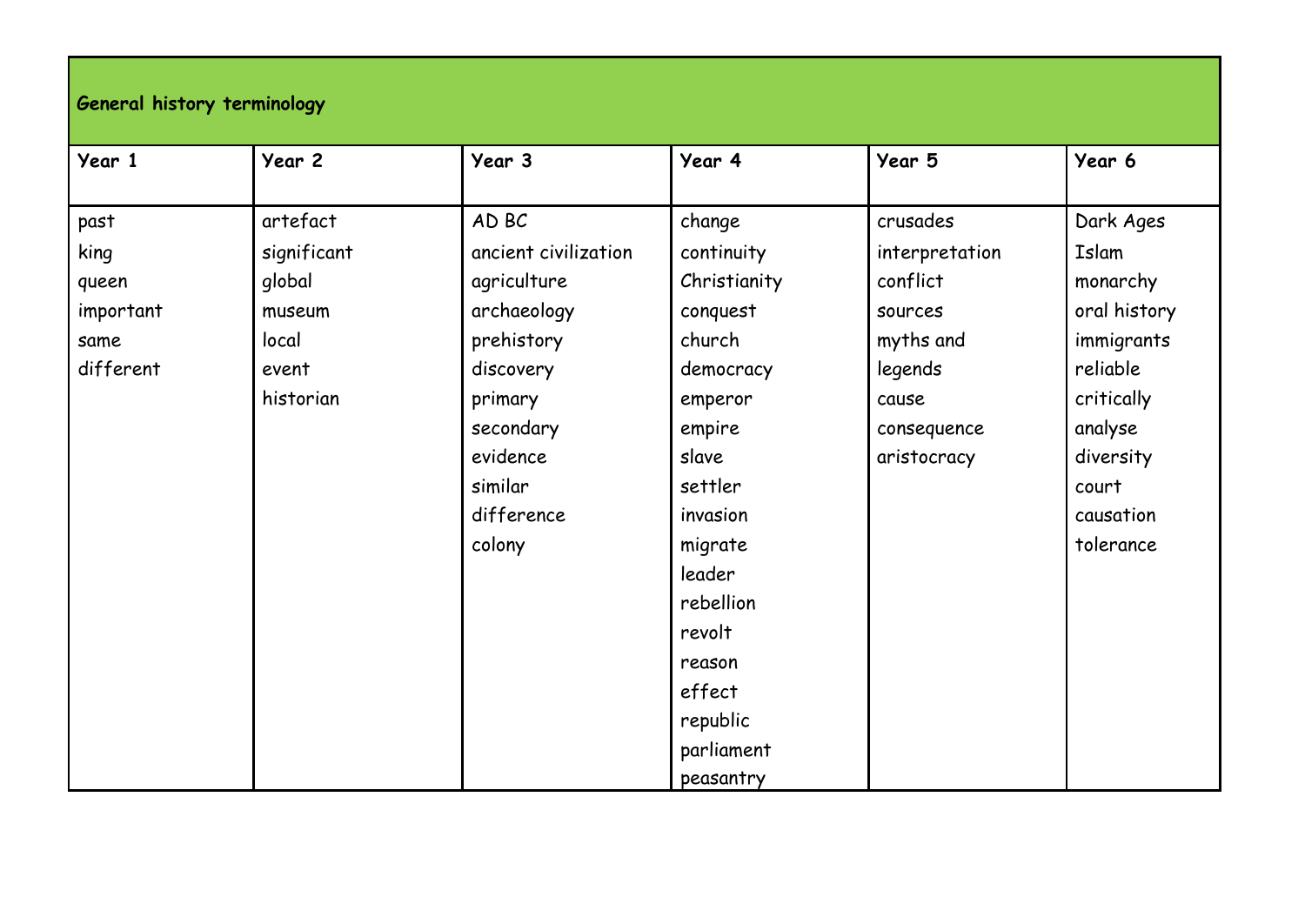| Topic specific vocabulary Key Stage 1 |                      |                    |                   |                          |                 |  |
|---------------------------------------|----------------------|--------------------|-------------------|--------------------------|-----------------|--|
| Hidden treasures of                   | Wonderful women who  | Castles, Kings and | <b>Great Fire</b> | <b>Space Exploration</b> | Future history  |  |
| Lifton                                | changed the world    | Queens             | of London         | <b>Explorers</b>         | makers          |  |
|                                       |                      |                    |                   |                          |                 |  |
| yesterday                             | Mary Anning          | queen              | London            | <b>NASA</b>              | Greta Thurnburg |  |
| today                                 | Mary Seacole         | royal              | fire              | astronaut                | Jadev Payeng    |  |
| tomorrow                              | Florence Nightingale | crown              | Samuel Pepys      | rocket                   | Mala            |  |
| same                                  | fossil               | throne             | diary             | moon                     | Mandela         |  |
| different                             | real scientist       | monarchy           | Charles II        | orbit                    | climate change  |  |
| change                                | palaeontologist      | Elizabeth I        | bakery            | land                     | planet          |  |
| map                                   | fossil               | Elizabeth II       | smoke             | first                    | protect         |  |
| features                              | skeleton             | Victoria           | leather           | Apollo                   | equality        |  |
| river                                 | search               | Anne               | buckets           | walk                     | human rights    |  |
| church                                | hunt                 | Mary               | axe               | space                    | action          |  |
| school                                | find                 | England            | bread             | flight                   | change          |  |
| houses                                | dinosaur             | Britain            | wind              | American                 |                 |  |
| farming                               | bones                | family             | houses            | explorer                 |                 |  |
| shops                                 | rocks                | descendent         | Pudding Lane      | Antarctic                |                 |  |
| post office                           | understand           |                    | fire hooks        | expedition               |                 |  |
| local area                            | Crimean War          |                    | fire breaks       | hero                     |                 |  |
| job                                   | nurse                |                    | Thomas Farynor    | <b>British</b>           |                 |  |
| work                                  | soldier              |                    |                   | South Pole               |                 |  |
| route                                 | battle               |                    |                   | exhausted                |                 |  |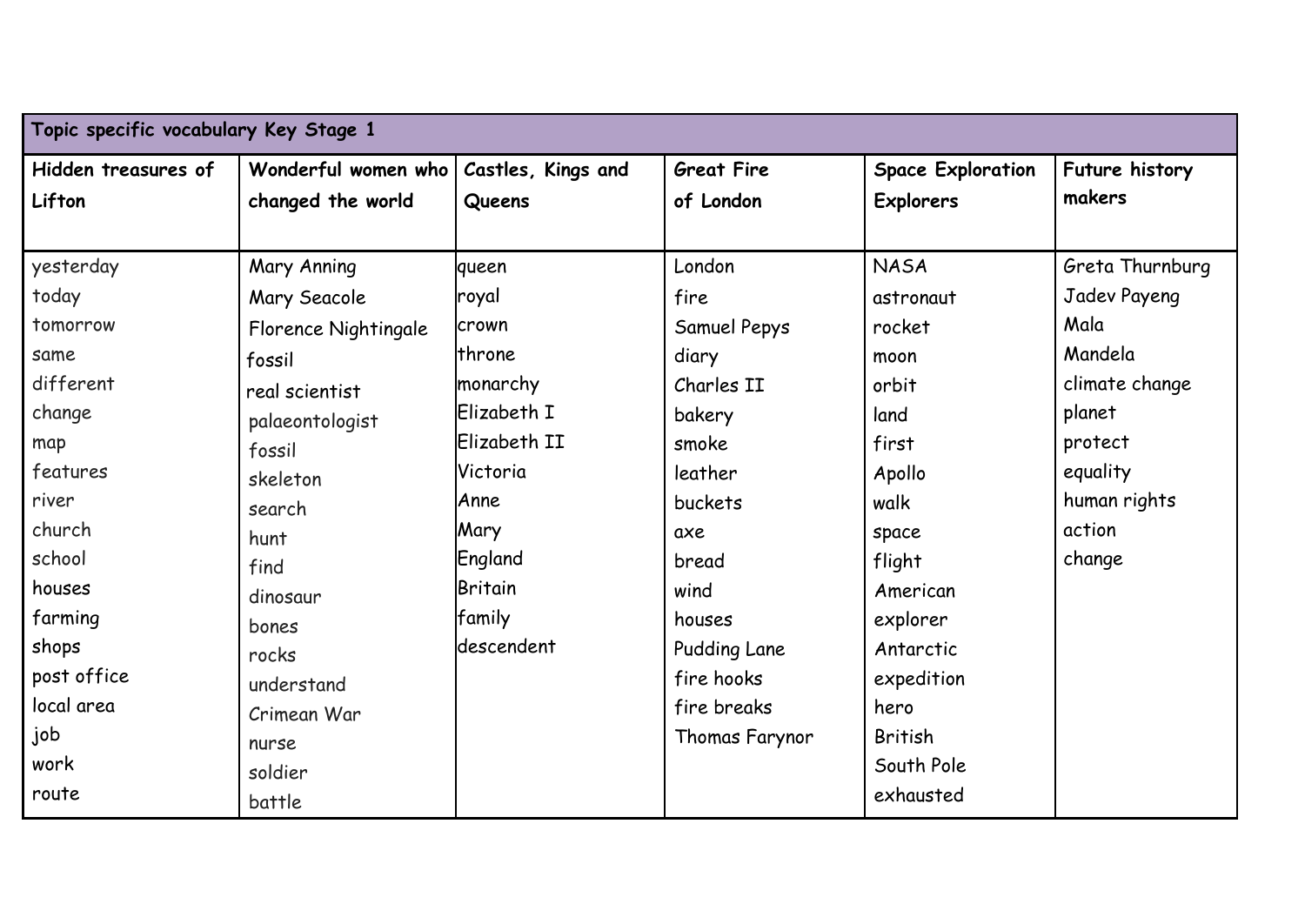| road    | Britain   |  |  |
|---------|-----------|--|--|
| village | Jamaica   |  |  |
| town    | ship      |  |  |
| county  | prejudice |  |  |
|         | wounds    |  |  |
|         | hospital  |  |  |
|         | lamp      |  |  |
|         | Red Cross |  |  |
|         | injured   |  |  |
|         | charity   |  |  |
|         |           |  |  |

| Topic specific vocabulary lower key stage 2 |                      |              |                     |            |  |  |
|---------------------------------------------|----------------------|--------------|---------------------|------------|--|--|
| Iron Age                                    | Egyptians            | Romans       | <b>Anglo Saxons</b> | Victorians |  |  |
| Stone Age                                   |                      |              | <b>Scots</b>        |            |  |  |
| <b>Bronze Age</b>                           |                      |              |                     |            |  |  |
| AD/BC                                       | BCE/CE               | BCE/CE       | BCE/CE              | school     |  |  |
| BCE/CE                                      | ancient civilization | empire       | Angles              | learning   |  |  |
| Stone Age                                   | achievement          | toga         | Saxons              | compulsory |  |  |
| prehistory                                  | pharaoh              | aqueduct     | Jutes               | abacus     |  |  |
| hunter-gatherer                             | scarab               | coliseum     | mead                | computer   |  |  |
| nomad                                       | papyrus              | centurion    | rune                | desk       |  |  |
| Palaeolithic                                | scribe               | emperor      | wattle-and-daub     | classroom  |  |  |
| Mesolithic                                  | amulet               | amphitheatre | thatch              | boys       |  |  |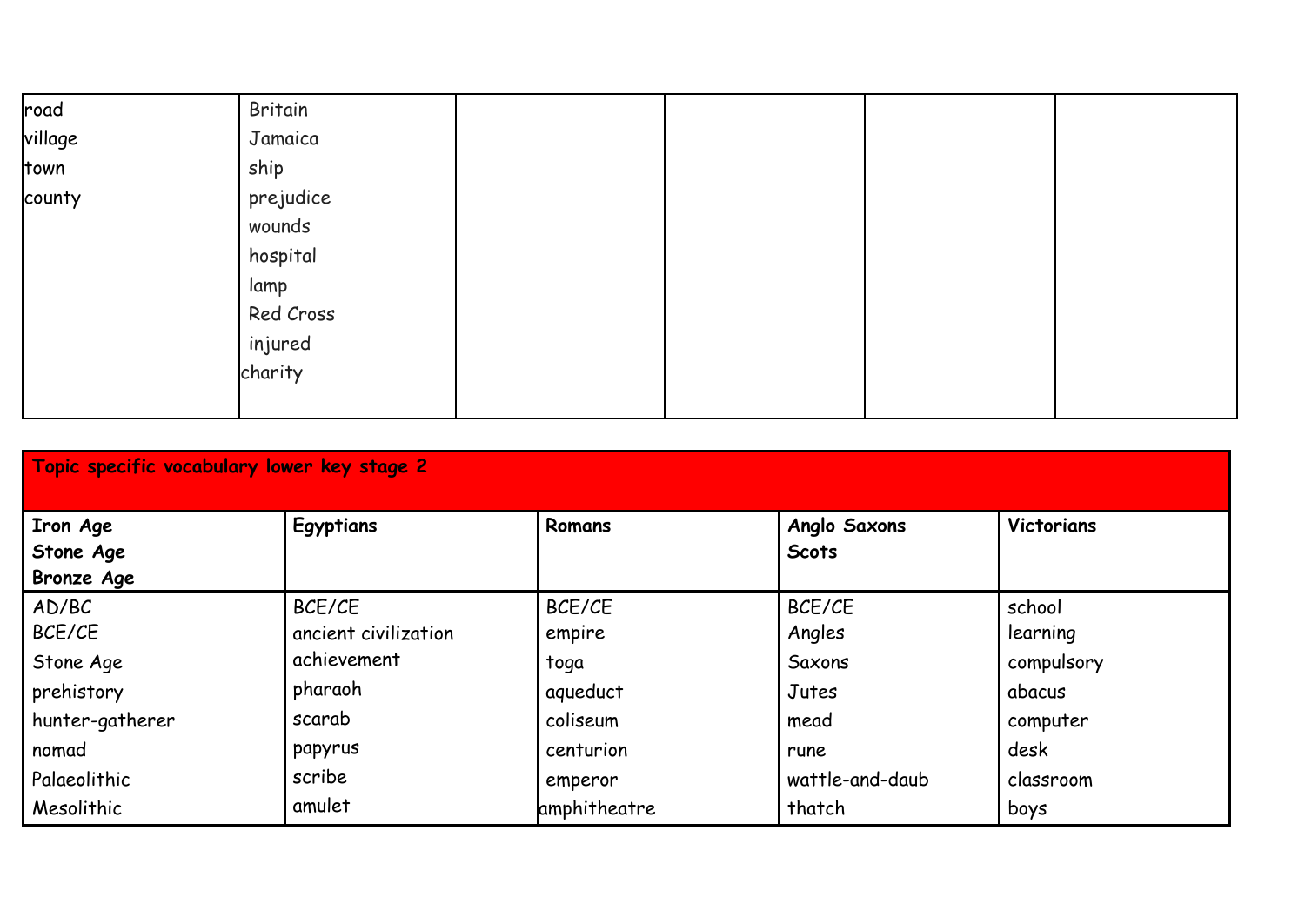| Neolithic   | canopic jar   | senate       | farmer-warrior        | girls                 |
|-------------|---------------|--------------|-----------------------|-----------------------|
| tribe       | sarcophagus   | gladiator    | Sutton Hoo            | curriculum            |
| neanderthal | tomb          | republic     | Hengest and Horsa     | cane                  |
| homosapiens | afterlife     | mosaic       | monk                  | school teacher        |
| pelt beaker | hieroglyphics | arch         | stow                  | education act         |
| celt        | mummification | chariot      | manuscript            | Sunday school         |
| bronze      | irrigation    | hypocaust    | Athelstan             | <b>Black board</b>    |
| roundhouse  | shaduf        | tunic        | Pagan                 | Chalk                 |
| hillfort    | sphinx        | aquila       | Augustine             | ragged schools        |
| quern       | oasis         | pantheon     | Alfred the Great      | parliament            |
| smelting    | egyptologist  | testudo      | Aethelred the Unready | government            |
| druid       | ankh          | circus       | settlers              | law                   |
| borer       | pyramid       | maximus      | invaders              | slate                 |
| domesticate | B             | legionary    | ancient               | industrial revolution |
|             | barter        | similar      | chronology            | mangle                |
|             | Rosetta Stone | different    | primary and           | oakum                 |
|             |               | cause        | secondary sources     | night soil            |
|             |               | consequence  | <b>Britain</b>        | pauper                |
|             |               | chronology   |                       | Queen Victoria        |
|             |               | invasion     |                       | sovereign             |
|             |               | Boudicca     |                       |                       |
|             |               | <b>Icini</b> |                       |                       |
|             |               | dissolution  |                       |                       |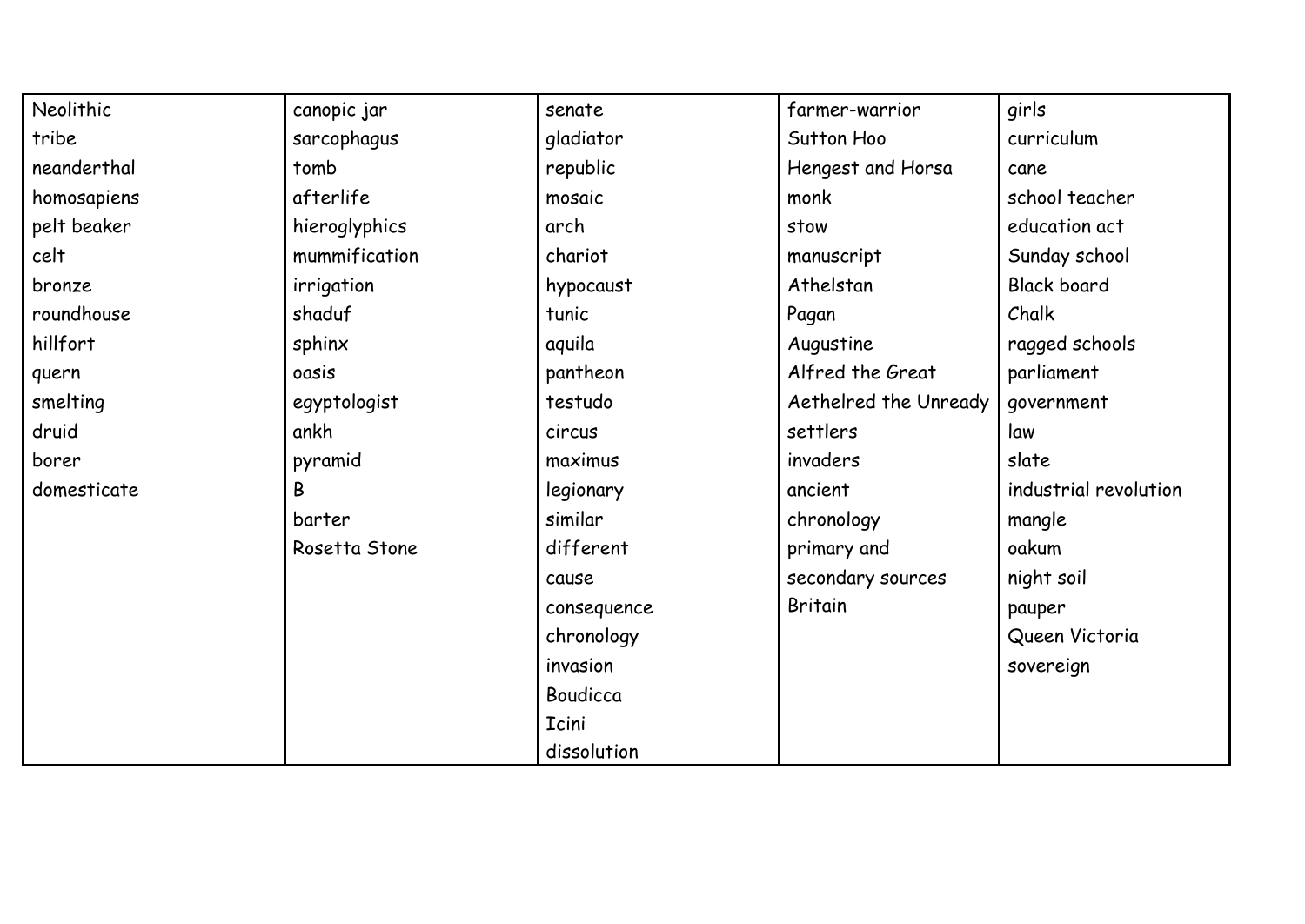| Topic specific vocabulary upper key stage 2                                                                                                                                                                                                                    |                                                                                                                                                                                                                                                            |                                                                                                                                                                                                                                                              |                                                                                                                                                                                                                                                                  |  |  |
|----------------------------------------------------------------------------------------------------------------------------------------------------------------------------------------------------------------------------------------------------------------|------------------------------------------------------------------------------------------------------------------------------------------------------------------------------------------------------------------------------------------------------------|--------------------------------------------------------------------------------------------------------------------------------------------------------------------------------------------------------------------------------------------------------------|------------------------------------------------------------------------------------------------------------------------------------------------------------------------------------------------------------------------------------------------------------------|--|--|
| <b>Vikings</b>                                                                                                                                                                                                                                                 | Greeks                                                                                                                                                                                                                                                     | <b>Crime and Punishment</b><br>Suffragettes                                                                                                                                                                                                                  | Mayans                                                                                                                                                                                                                                                           |  |  |
| BCE/CE<br>Lindisfane<br>longboat<br>longhouse<br>chieftain<br>berserker<br>danegeld<br>raid<br>trade<br>Yggdrasil<br>runes<br>farmer-warrior<br>pagan<br>Danelaw<br>Asgard<br>Jarl Karl<br>figurehead<br>chainmail<br>Valhalla<br>Viking<br>conquer<br>raiders | BCE/CE<br>democracy<br>Acropolis<br>city-state<br>parthenon<br>marathon<br>Olympics<br>citizen<br>philosopher<br>alphabet<br>tragedy<br>Agora<br>Hellenistic<br>Phalanx<br>aristocrat<br>mythology<br>column<br>hoplite<br>Peninsula<br>oracle<br>terraced | vote<br>right<br>equal<br>fight<br>Suffragette<br>women's suffrage<br>women<br>franchise<br>leader<br>determined<br>politics<br>civil disobedience<br>parliament<br>political activist<br>Emmeline Pankhurst<br>Christabel Pankhurst<br><b>Emily Davison</b> | civilization<br>drought<br>ritual<br>jaguar<br>aqueduct<br>archaeologist<br>astrology<br>astronomy<br>atati<br>bacabs<br>batab<br>birth chart<br>scribes<br>codices<br>maize<br>cacao beans<br>ceiba<br>cenote<br>city-state<br>codex<br>Ahau (or Ahaw)<br>Earth |  |  |